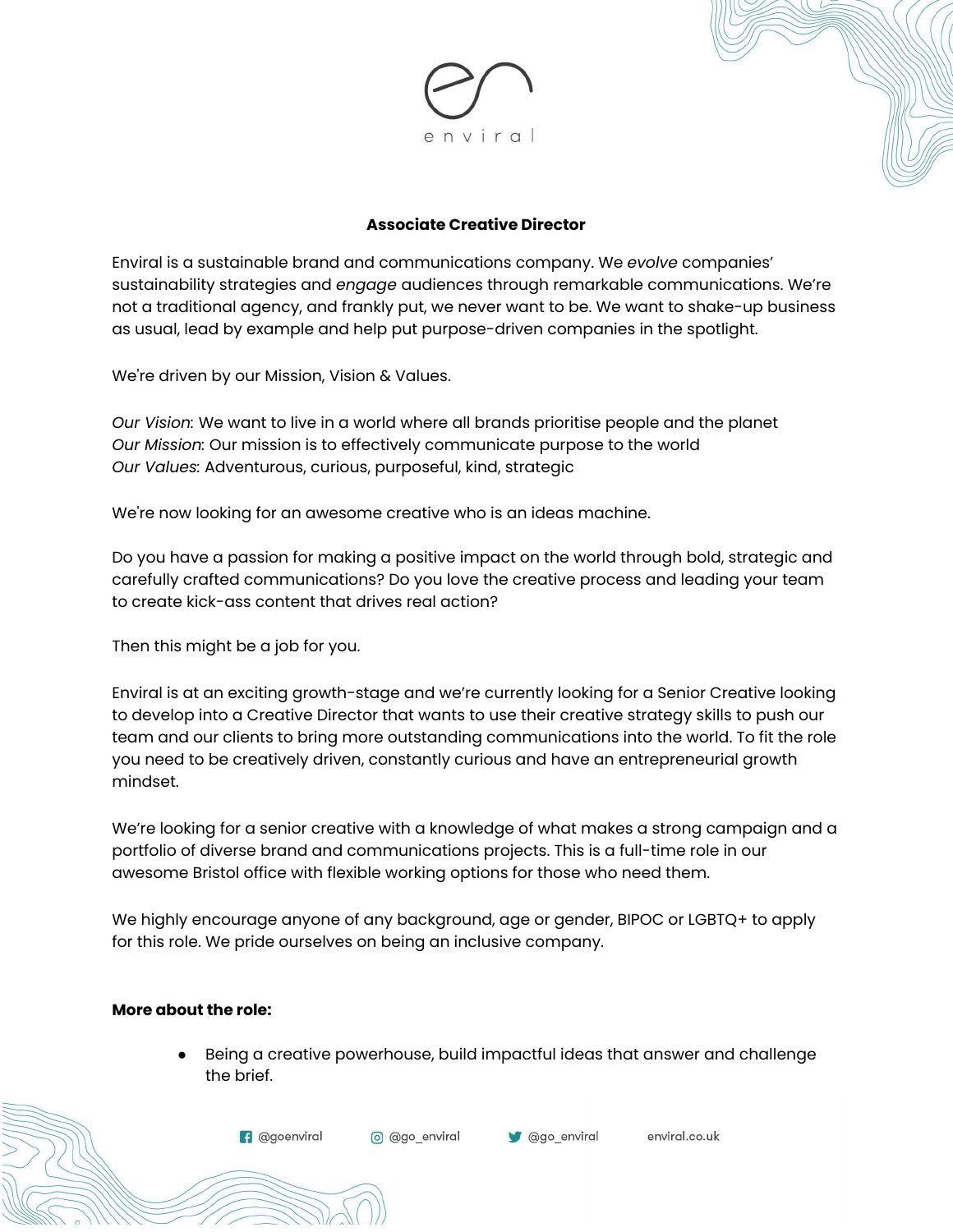- Pitching these ideas to a range of clients, taking them on a journey that builds excites them, build trust and strong partnerships.
- Continually pushing our creatives to impress and surprise our clients.
- Working across multiple clients, sectors & projects with the same passion.
- Encouraging an environment of creativity and kindness, pushing the team and our clients to go that extra mile together.
- Coaching and developing the team, through constructive feedback and being a role model.
- Nurture your growth mindset to push our clients and our company forwards.
- Build our extraordinary team as well as nurturing strong relationships with our freelancers.
- Staying on top of the latest trends within the digital & sustainability comms landscape and sharing it with team and clients.
- Directing and overseeing all things creative from graphics, to animation, to video, ensuring everything is delivered to the highest level.
- Delivering a variety of projects; from tactical digital to full marketing campaigns.

## **You will thrive here if you**

- Excel at communicating conceptual ideas that inspire clients to turn these into reality.
- Have an always-on mentality in regards to communications that move the needle.
- Are on the creative pulse and not afraid to do things differently.
- Have a clear passion to change the world.
- Are a self-starter and thrive in a fast-paced environment.
- Bring a 'can-do' attitude and a willingness to roll up your sleeves to get the job done well.
- Live our 5 core values: Adventurous, Curious, Strategic, Kind and Purposeful.

## **The skills we're looking for**

- We're looking for someone with a proven experience as a senior creative in a communications agency or as a freelancer.
- Strong understanding of building communications for a variety of channels and formats.
- Experience in building campaigns from a strategic insight.
- Eye for detail, ensuring all communications have a level of consistency and are produced to the highest standard.
- Proficient in Adobe Creative Suite and Google Drive.